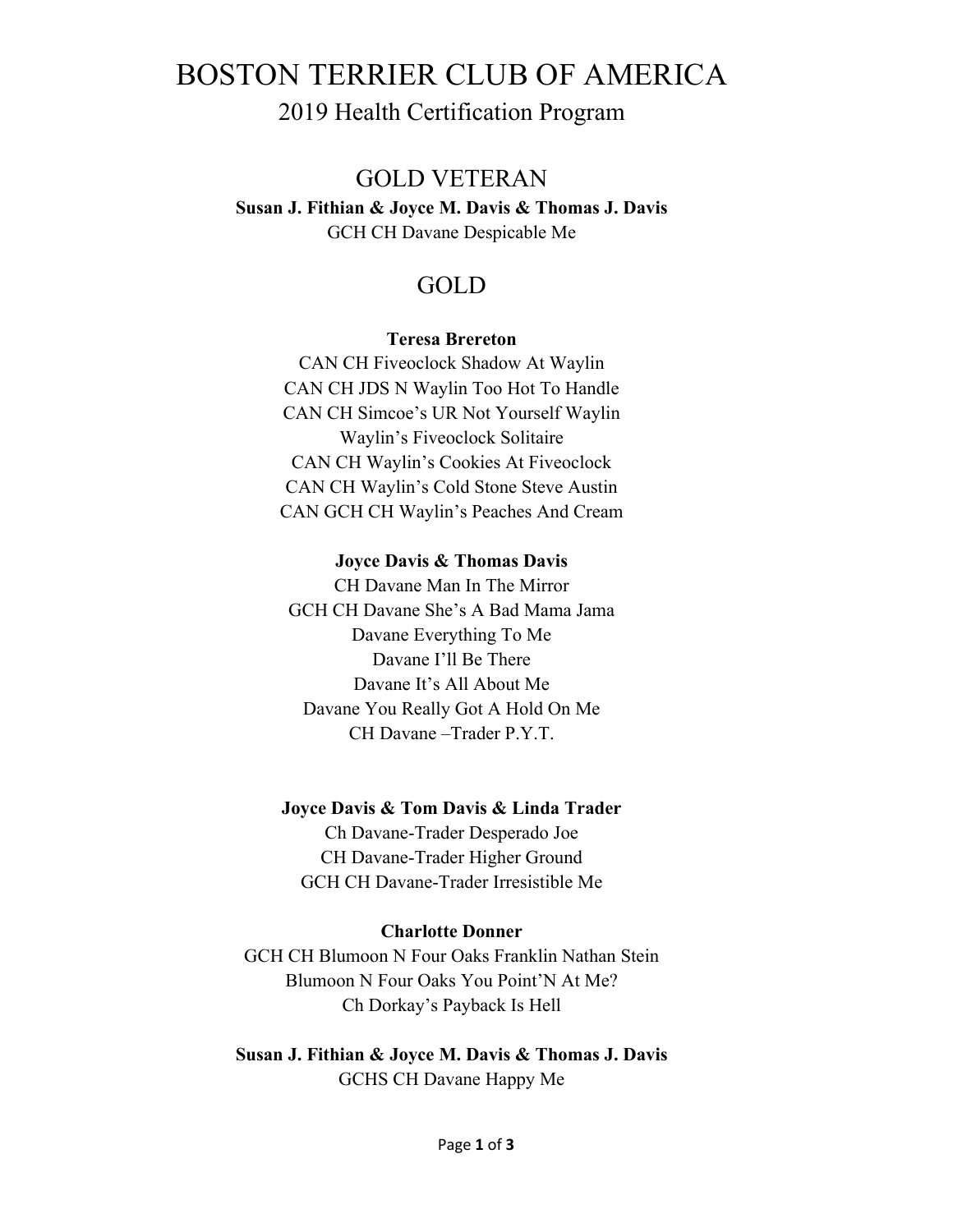#### **Susan Fithian & Linda Trader & Joyce Davis**

CH Davane-Trader Remarkable Me

**Loretta Dolan** GCHP CH Loredo's Purple Rain

**Billie Jo & Adam Edwards** GCH CH Davane Ultimate Craving, RN, CGC, TKI Loredo's Caramel Praline Perfection

> **Lynne Foster & Matthew Estell**  GCHB CH Bosart Lost In A Masquerade

**Carolyn Gastley and Marlene Weiss**  Phoenix Rising New August Moon

**Carolyn Gastley, Kelley Estes & Robbi Garvin**  CH Hi-Life PNW Kilted Lowland Whins

**Sue Gay & Mike Gay**  CH Beech Creek's Claire De Lune Of QB CH Beech Creek's Solar Kinetic Power CH Beech Creek's Wonderful World

**Thomas & Margaret Noble** CH Noble's Elite By Georgia, CGC

# **Thomas & Margaret Noble and Wendy Orgren**

CH Elite's Noble Ties That Bind, CGC, BN, RN

**Tea & Dikan Rendic**  Teaura's Out And Bertha About

**Suzanne Roberts** GCH CH Peja-Suze Woody's 1<sup>st</sup> Roundup by Tealcrest

> **Megan Sanborn And Sharon Saberton**  Ch Sabe's The Sky's The Limit

# **Sheryl & Curt Sindt**

GCH CH Bo-Ty's Dreamin' Of Leapin' Lizards, BN, RI, RA, OA, NAJ, BCAT, THD, CGC, TKN GCH CH HiFly'n Little Bolt Of Lightning MBISS GCHB CH HiFly'n I Bee Fooling You, CGC, THD

Page **2** of **3**